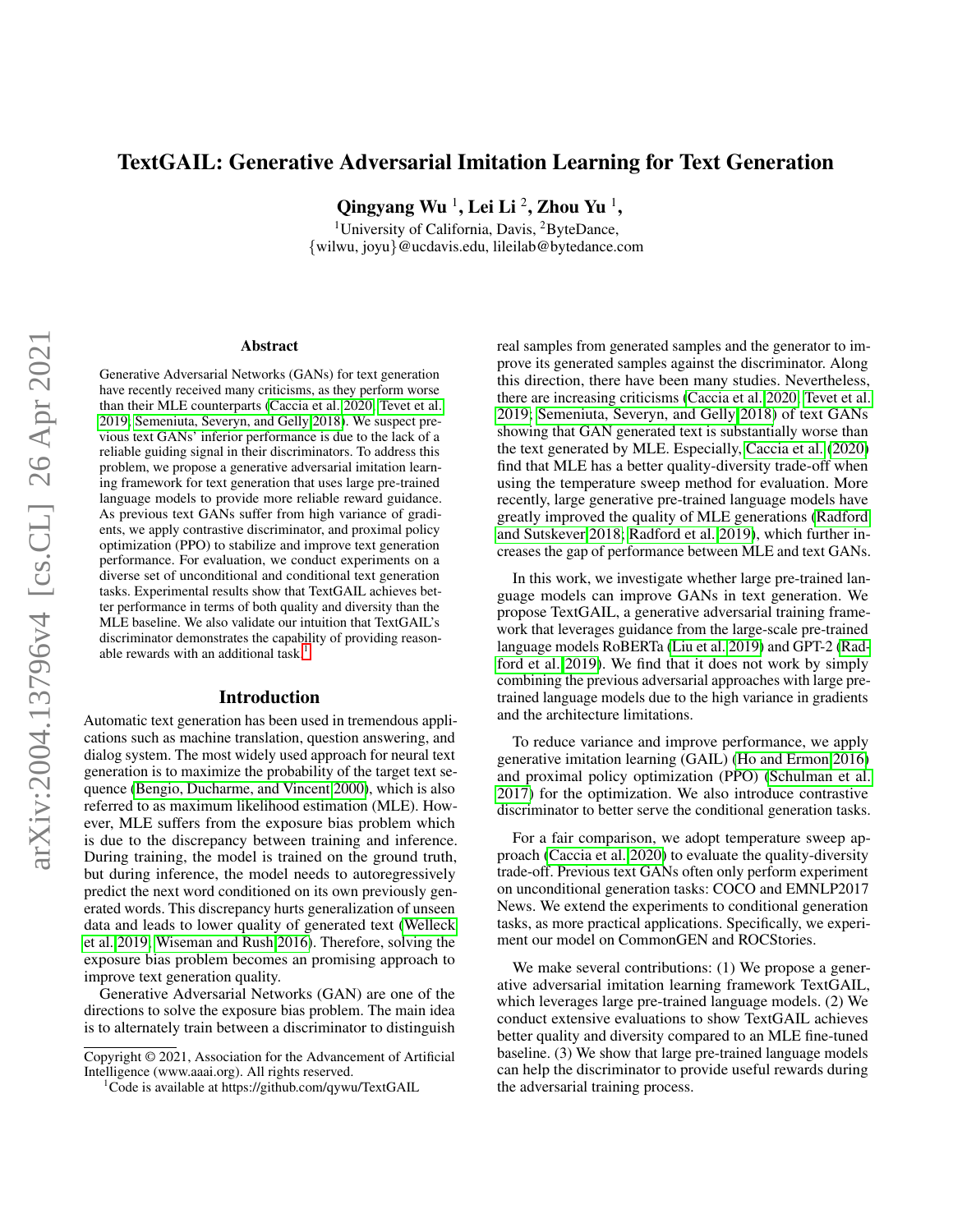### Related Work

Exposure bias is often considered to attribute to low-quality text generations by having generic and repetitive sentences [\(Welleck et al. 2019;](#page-8-2) [Holtzman et al. 2019\)](#page-7-6). Even after the emergence of large-scale pretrained language model GPT-2, this problem is still prevalent [\(Welleck et al. 2019\)](#page-8-2). Many works tried to use Generative Adversarial Networks (GAN) [\(Goodfellow et al. 2014\)](#page-7-7) to eliminate the exposure bias problem caused by MLE [\(Ranzato et al. 2016;](#page-7-8) [Welleck et al.](#page-8-2) [2019\)](#page-8-2).

SeqGAN [\(Yu et al. 2017\)](#page-8-5) is the very first paper that adopts the adversarial training idea in text generation. As text sequence is discrete, SeqGAN applies REINFORCE [\(Williams](#page-8-6) [1992\)](#page-8-6), which is a policy gradient algorithm, to train the generator with a reward defined by the discriminator's prediction on the generated sample. However, it suffers from a high variance of gradients. There are many other text GANs [\(Ke](#page-7-9) [et al. 2019;](#page-7-9) [Che et al. 2017;](#page-7-10) [Guo et al. 2018;](#page-7-11) [Lin et al. 2017;](#page-7-12) [Nie, Narodytska, and Patel 2019;](#page-7-13) [Zhou et al. 2020\)](#page-8-7). However, as [Caccia et al.](#page-7-0) [\(2020\)](#page-7-0) has shown, many of them are worse than their MLE counterparts when evaluated in the qualitydiversity trade-off setting. This is because many text GANs assume MLE-based models keep the softmax temperature to be 1.0 when sampling, but MLE-based models actually perform better with a lower temperature. Consequently, after using temperature sweep, MLE-based method has a better quality-diversity trade-off curve than many text GANs.

In another line of works, large scale pre-training [\(Rad](#page-7-3)[ford et al. 2019\)](#page-7-3) has shown significant improvement in text generation. Large pre-trained models such as GPT-2 can be fine-tuned with MLE on a specific task to achieve much better performance than the models without pre-training. Some papers even claim human-level text generation quality [\(Adi](#page-6-0)[wardana et al. 2020\)](#page-6-0). It is interesting to explore whether text GANs can be combined with large pre-trained language models to improve performance further. In this work, we propose an new imitation learning framework to combine pre-training models with GANs.

### TextGAIL

In this section, we first give an overview of the generative adversarial imitation learning framework. Then we explain the discriminator and the generator in details. In the end, we summarize the entire training process. We show the overall architecture in Figure [1.](#page-2-0)

#### Generative Adversarial Imitation Learning

We extend the generative adversarial imitation learning (GAIL) [\(Ho and Ermon 2016\)](#page-7-5) to text generation. The framework consists of a generator  $G_{\theta}$  and a discriminator  $D_{\phi}$ , which are parameterized with  $\theta$  and  $\phi$ , respectively. The goal of the generator is to output sequences similar to human written sequences. Meanwhile, the discriminator needs to distinguish the real sequences from the generated sequences, and provide a single sparse reward for each generated sequence.

Here, we replace the state  $s$  in GAIL with the text generation prompt  $x$ , and the corresponding action  $a$  with the target sequence y. Note that in the unconditional generation

setting,  $x$  can be the start token.  $y$  can either be given from ground truth in the dataset as real data or sampled from the generator  $G_{\theta}$  as fake data. GAIL finds a saddle point where together the generator and discriminator satisfy the following objective function:

<span id="page-1-0"></span>
$$
\min_{G_{\theta}} \max_{D_{\phi}} \ \mathbb{E}_{p_{\text{real}}}[D_{\phi}(x, y)] \ + \mathbb{E}_{G_{\theta}}[1 - D_{\phi}(x, G_{\theta}(x))]
$$
(1)

However, in text generation, the action space, which is the vocabulary size, is often vary large. The original GAIL has difficulty to remain stable with such a large action space [\(Paine et al. 2019\)](#page-7-14). We introduce an imitation replay method inspired by the recent imitation learning algorithms [\(Paine](#page-7-14) [et al. 2019;](#page-7-14) [Reddy, Dragan, and Levine 2020\)](#page-7-15) to stabilize the training.

We fill the experience replay buffer with a ratio  $\lambda$  of ground truth sequences when training the generator. Those ground truth sequences are treated the same as the generated sequences in the replay buffer. We set the reward (without normalization) to be a constant for the ground truth sequences. This approach is theoretically similar to mixing supervised MLE loss during the training, but in practice, it is much more efficient and easier to implement.

### Contrastive Discriminator

The discriminator aims to distinguish between the real and generated samples. Standard discriminator utilizes logistic loss (sigmoid), but this loss saturates quickly after the model learns the difference between the real and the generated samples. We modify the discriminator to be a contrastive discriminator, which estimates the relative realness between generated sequences and real sequences. In other words, we let the discriminator estimate how much a real sequence is more realistic than a generated sequence. This can especially help conditional generation tasks. Here, we perform the prediction by utilizing softmax cross-entropy instead of logistic loss.

Instead of  $D_{\phi}(x, y)$ , the discriminator now takes a real sequence and its paired generated sequence as inputs, denoted as  $D_{\phi}(\langle x, y_{\rm r}\rangle, \langle x, y_{\rm g}\rangle)$ . The discriminator outputs a score to represent how good is the generated sequence  $y_{\rm g}$ compared with the real sequence. Then we optimize it with the following objective function.

$$
h_{\rm r} = \text{Discription}(\langle x, y_{\rm r} \rangle) \tag{2}
$$

<span id="page-1-1"></span>
$$
h_{\rm g} = \text{Discriminator}(\langle x, y_{\rm g} \rangle) \tag{3}
$$

$$
p_r, p_g = \text{softmax}(W_t[h_r; h_g]) \tag{4}
$$

where  $W_t$  is the trainable weight to project the output embedding to a scalar logit.  $y_r$  is the real sequence, and  $y_g$  is the generated sequence. We can optimize the discriminator with cross-entropy loss to maximize the probability  $p_r$  for the real sequence. The probability prediction  $p<sub>q</sub>$  for the generated sequence will be used as the reward signal to train the generator.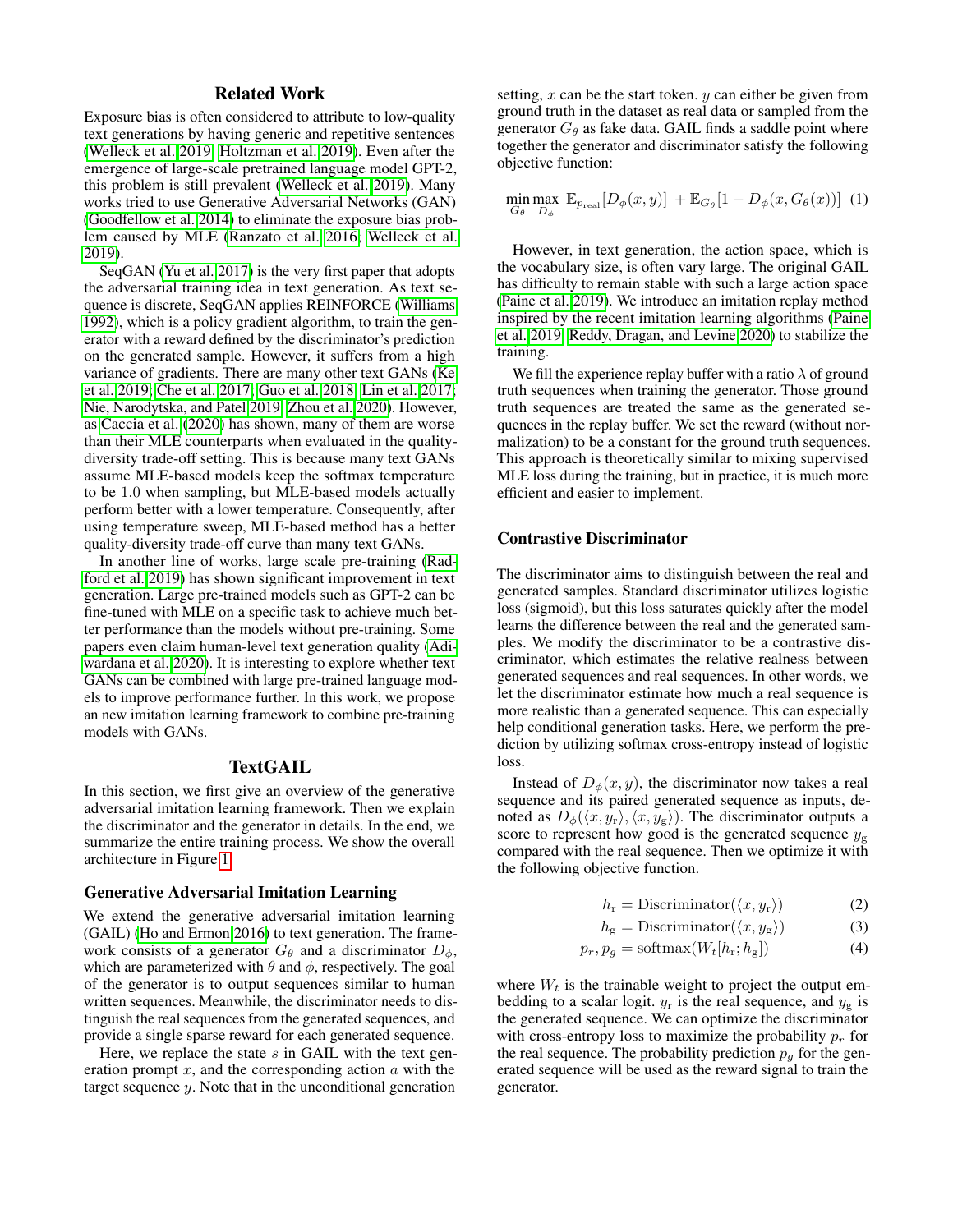<span id="page-2-0"></span>

Figure 1: Left: Overall architecture of TextGAIL. Right: The contrastive discriminator..

#### Proximally Optimized Generator

For the generator, we begin by defining the probability of a text sequence as the joint probability of all the tokens:

$$
G_{\theta}(y_{1:T}|x) = \prod_{t=0}^{T} G_{\theta}(y_t|y_{< t}, x) \tag{5}
$$

where  $y_{1:T}$  is a text sequence. T is the sequence length, and  $y_t$ is the word at the time step  $t$ . We sample from this distribution to acquire the generated sequences. Then we maximize the expected reward with policy gradient:

$$
\mathbb{E}_{y \sim G_{\theta}}[\nabla_{\theta} \log G_{\theta}(x) \hat{R}_y]
$$
 (6)

where  $\hat{R}_y$  is the advantage term that controls the update (which is the normalized reward here). Directly optimizing this objective suffers from high variance of gradients, because the  $D_{\phi}$  is not stationary during adversarial training.

As a solution to reduce high variance, the original GAIL employs trust region policy optimization (TRPO) [\(Schulman](#page-7-16) [et al. 2015\)](#page-7-16), as it is crucial to ensure that  $G_{\theta_{i+1}}$  does not move too far away from  $G_{\theta_i}$ . However, TRPO needs to compute natural gradient which is computationally expensive. We replace it with a more recent and stable method, proximal policy optimization (PPO) [\(Schulman et al. 2017\)](#page-8-4). Compared to TRPO, PPO is easier to implement and generalize. PPO has better sample complexity in practice as well.

PPO applies importance sampling by the likelihood ratio between the current and old policy for  $y \sim G_{\theta_{old}}(\cdot|x)$ :

$$
r(\theta) = \frac{G_{\theta}(y_{1:T} \mid x)}{G_{\theta_{\text{old}}}(y_{1:T} \mid x)}
$$
(7)

Then it maximizes the expected reward by optimizing the following surrogate:

<span id="page-2-1"></span>
$$
L_{\mathcal{G}}(\theta) = -\min \begin{cases} r(\theta) \hat{R}_y \\ \text{clip} \left( r(\theta), 1 - \epsilon, 1 + \epsilon \right) \hat{R}_y \end{cases}
$$
 (8)

This surrogate serves the same purpose as TRPO to have a trust region constraint on the gradient update. It will prevent the generator from moving too far away from the pre-trained language model.

### TextGAIL Training Process

We warm-up the generator by training with a part of the training set using MLE as its loss function. We alternately train the discriminator and the generator to optimize Equation [1.](#page-1-0) A replay buffer stores temporarily generated outputs and human-written sequences. Next, we normalize the rewards in the buffer with running statistics to reduce variance. We update the generator  $G_{\theta}$  with PPO using the replay buffer. In the meantime, we update the discriminator  $D_{\phi}$  with the real and generated pairs. We repeat until the training stops. The summary of the algorithm is illustrated below.

#### Algorithm 1 TextGAIL

| 1: Initialize: Collect human-written sequences |
|------------------------------------------------|
| Warm-up the generator $G_{\theta}$             |
| Replay Buffer $B$                              |

2: for  $i = 1, 2, 3, \ldots$  do

- 3: Sample  $p$  proportion of human-written sequences  $y$
- 4: Sample 1 − p proportion of generator outputs  $y \sim$  $G(\cdot|x)$
- 5: Put all sampled  $(x, y)$  pairs into B
- 6: Collect rewards using discriminator  $D_{\phi}$  for all  $(x, y) \in B$
- 7: Normalize all the rewards to get  $R$
- 8: Replace rewards for human-written sequences with a constant
- 9: Update the discriminator  $\phi$  with Eq. [4](#page-1-1)
- 10: Update the generator  $\theta$  using the PPO with Eq. [8](#page-2-1)
- 11: Clear Buffer B
- 12: end for

#### Experimental Settings

We will describe the datasets, implementation details and automatic evaluation metrics in this section.

#### Datasets

We apply TextGAIL on both unconditional and conditional text generation tasks. We use COCO Image Captions and EMNLP2017 News (the same datasets used in previous text GANs) [\(Yu et al. 2017\)](#page-8-5) as unconditional generation tasks. We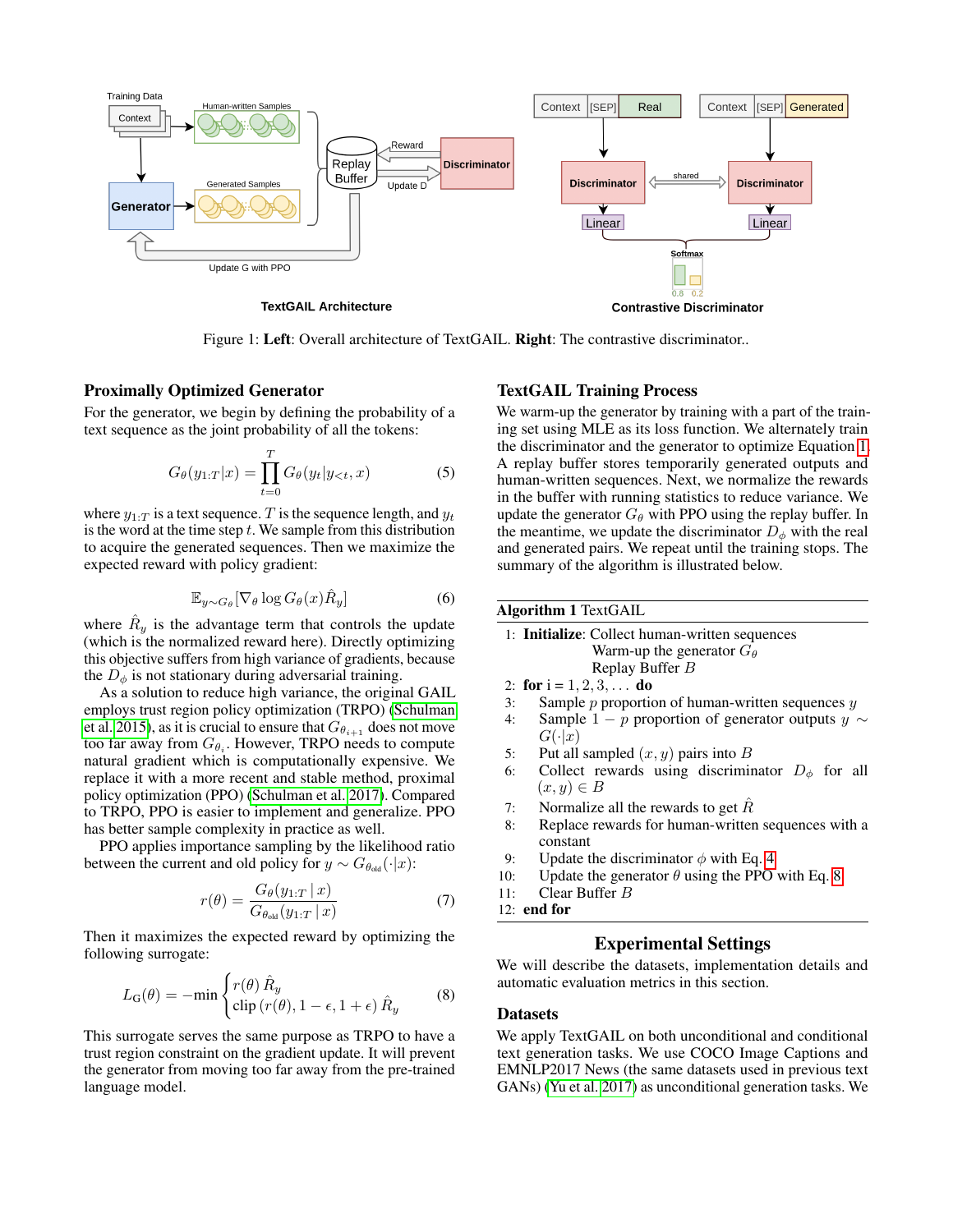use CommonGEN [\(Lin et al. 2019\)](#page-7-17), and ROCStories (story ending generation) [\(Mostafazadeh et al. 2016\)](#page-7-18) as conditional generation tasks. The details of statistics of each dataset are in Table [9.](#page-9-0)

|                       | റററ      | EMNLP2017 WMT CommonGEN |        | <b>ROCStories</b> |
|-----------------------|----------|-------------------------|--------|-------------------|
| Condition generation  | $\times$ | $\times$                |        |                   |
| Vocabulary size       | 4.681    | 12.972                  | 12.941 | 20.937            |
| Average length        | 11.36    | 27.03                   | 10.97  | 10.59             |
| # of Training Samples | 10,000   | 278,586                 | 39,069 | 98.161            |

Table 1: Datasets Statistics.

### Implementation Details

TextGAIL takes advantage of large pre-trained language models. In particular, the generator uses the GPT-2 base (117M parameters) model, while the discriminator uses the RoBERTabase (125M parameters) model. The human demonstrations mix ratio  $p$  is set to 0.3 at the start of the training and linearly decay afterward. The constant reward for human demonstrations is set to 2.0. When generating outputs, we apply the recent nucleus sampling method [\(Holtzman et al. 2019\)](#page-7-6) for decoding to avoid low probability words being sampled. We stop the training when the perplexity stops decreasing for both MLE and TextGAIL. The details of hyper-parameters are in the Appendix.

### Baselines

Since previous text GANs are mainly for unconditional tasks, we only show their performance on unconditional tasks. For conditional generation tasks, we compare TextGAIL with GPT-2 fine-tuned on training dataset with a MLE loss. For a fair comparison between MLE models and TextGAIL models, we stop the training when TextGAIL reaches the perplexity of MLE baselines.

### Evaluation Metrics

We measure model's quality and diversity from a range of temperatures between 0.1 to 1.0. This temperature sweep method ensures fair comparisons as described by [Caccia et al.](#page-7-0) [\(2020\)](#page-7-0)

For the quality metric, we use the n-gram matching metric BLEU. When using BLEU for unconditional generation tasks, the entire training corpus is used as references for BLEU [\(Yu et al. 2017\)](#page-8-5). Since BLEU has its limitations, we further conduct human evaluations to measure models' generation quality. We also compare perplexity under different temperatures for more comprehensive comparisons.

For the diversity metric, we use Self-BLEU [\(Yu et al. 2017\)](#page-8-5) on unconditional generation tasks, and Distinct-n [\(Li et al.](#page-7-19) [2016\)](#page-7-19) on conditional generation tasks. Self-BLEU evaluates how one generated sentence resembles the rest in a set of generated samples. Distinct-n is the number of distinct ngrams divided by the total number of n-grams in the test set. When decoding with beam search, we use Seq-Rep-n [\(Welleck et al. 2019\)](#page-8-2) to measure sequence-level repetition inside a sentence. Seq-Rep-n is the portion of duplicate ngrams in a sequence.

<span id="page-3-0"></span>

Figure 2: Quality-diversity trade-off on unconditional tasks. The curve closer to the top right corner has better performance. Error bars are from three random seed runs.

### Results and Analysis

### Automatic Evaluation Results

We first test if TextGAIL performs better than a model that fine-tunes GPT-2 on the training dataset with an MLE loss. As suggested by [Caccia et al.](#page-7-0) [\(2020\)](#page-7-0), temperature sweep can reflect the quality-diversity trade-off, which enables fair comparisons between two models. We sweep the softmax temperature from 0.1 to 1.0 to observe how the models behave accordingly. For unconditional generation tasks, we report BLEU vs. Self-BLEU as the quality-diversity metric (we use negative Self-BLEU for better visualization). For conditional generation tasks, we report BLEU vs. Distinct as the quality-diversity metric. The blue lines are TextGAIL, and the red lines are GPT-2 fine-tuned with MLE.

For the unconditional tasks, the results are shown in Figure [2.](#page-3-0) TextGAIL and GPT-2+MLE is much better than the previous text GANs. For COCO Captions, we can observe that TextGAIL achieves great improvement over MLE. However, for EMNLP2017 News, the difference is not significant. We suspect that the reason is because of the text length in the dataset. EMNLP2017 News has much longer text length than COCO Captions. This may lead to worse reward signals from the discriminator when training the generator.

In Figure [3,](#page-4-0) we show the results of conditional tasks. Since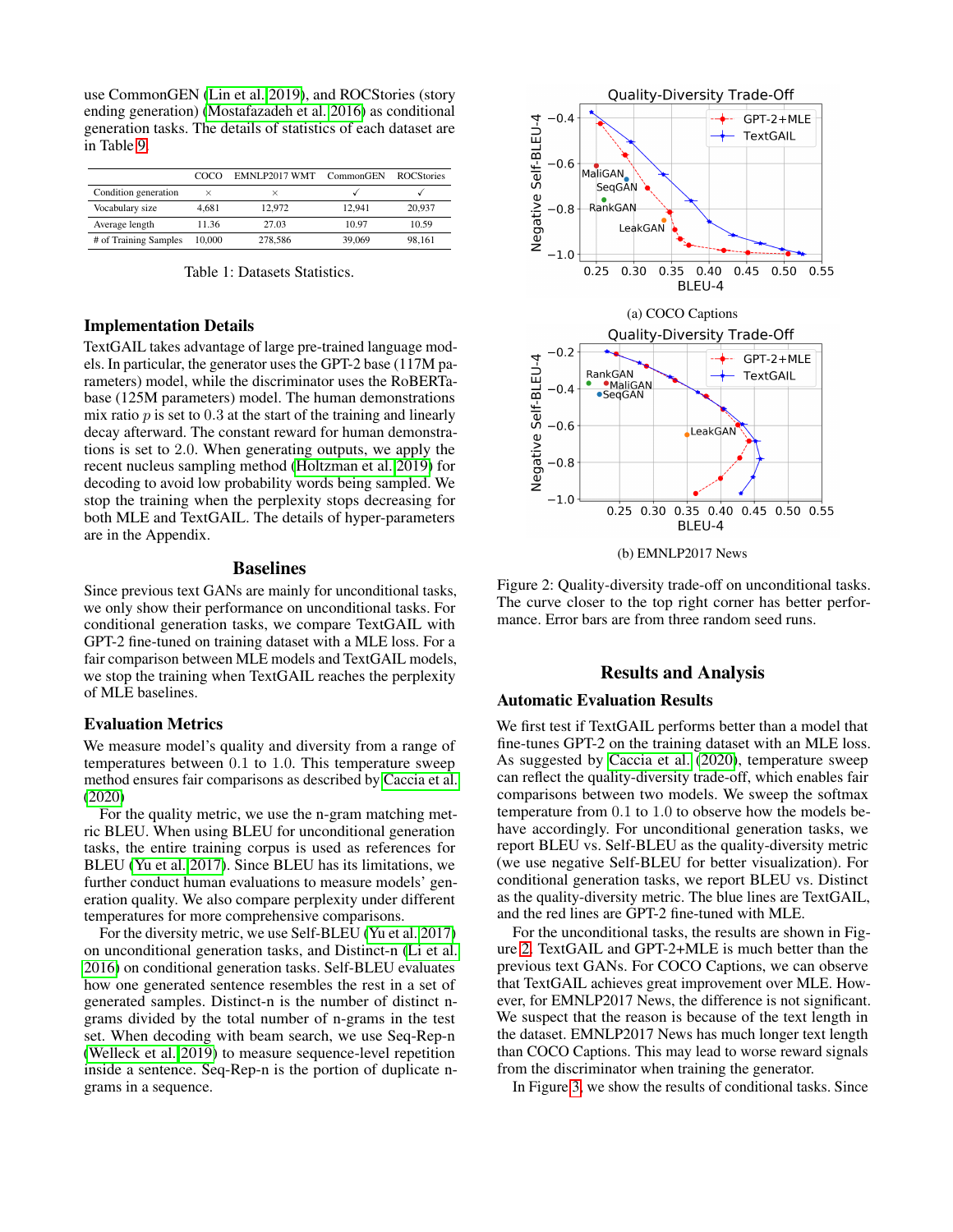<span id="page-4-0"></span>

(b) ROCStories

Figure 3: Quality-diversity trade-off on conditional tasks. The curve closer to the top right corner has better performance. Note that there are no results from the most previous GANs, as they are not designed for conditional tasks. Error bars are from three random seed runs.

previous text GANs are not designed for conditional generation tasks, we are unable to report them here. From the figure, we can observe more consistent improvement of TextGAIL compared to the improvement in unconditional tasks. While in unconditional generation tasks, without the context given, it is even hard for humans to classify if the text is real or generated.

<span id="page-4-1"></span>

|                       | CommonGEN        |                                   |                                                                            | <b>ROCStories</b> |
|-----------------------|------------------|-----------------------------------|----------------------------------------------------------------------------|-------------------|
|                       | TextGAIL<br>MLE. |                                   | MLE.                                                                       | TextGAIL          |
| BLEU-2 $\uparrow$     | $15.74 \pm 0.04$ | $16.21 \pm 0.17$                  | $7.44 \pm 0.13$                                                            | $7.77 \pm 0.27$   |
| Distinct-2 $\uparrow$ | $8.66 \pm 0.05$  | $10.00 \pm 0.08$ 41.05 $\pm$ 2.39 |                                                                            | $46.83 \pm 3.83$  |
|                       |                  |                                   | Seq-Rep-2 $\downarrow$ 65.85 ± 2.30 60.78 ± 2.41 76.92 ± 2.18 74.71 ± 2.07 |                   |

Table 2: Beam search results on the conditional tasks. Since beam search results are deterministic, it is not applicable to the unconditional tasks.

One advantage of testing with conditional tasks is that we can apply deterministic decoding methods such as beam search rather than stochastic decoding used in unconditional generation tasks. This can provide more reliable interpretation of our model.

We perform beam search with a beam size of four on

the two conditional generation tasks. We run the experiments with three different random seeds. The results on beam search generations are shown in Table [2.](#page-4-1) We observe that TextGAIL performs better than MLE-based method in both quality and diversity metrics. When we examine the generated text, we find that MLE produces many repetitions, which is possibly caused by text degeneration with exposure bias [\(Welleck et al.](#page-8-2) [2019\)](#page-8-2). As TextGAIL mitigates exposure bias, both the quality metric BLEU-2 and the diversity metric Distinct-2 improves over the baseline MLE method.

We suspect the main contribution of improvement is due to the discriminator being more effective in providing useful reward signals in conditional generation tasks. As in CommenGEN and ROCStories, the contrastive discriminator can better classify the realness of the generations conditioned to the context by comparing the real and generated sentences. In Section 6, we will conduct additional experiments to interpret what the discriminator has learned.

#### <span id="page-4-2"></span>Human Evaluation Results

|                   | <b>TextGAIL vs MLE</b> |           |       |
|-------------------|------------------------|-----------|-------|
|                   | Tie<br>Win<br>Lose.    |           |       |
| COCO              | 31.2%                  | 27.6%     | 41.2% |
| EMNLP2017         | $44.2\%$               | 44.2%     | 11.6% |
| CommonGEN         | 59.6%*                 | $34.6\%*$ | 5.8%  |
| <b>ROCStories</b> | $60.5\%*$              | $23.4\%*$ | 16.1% |

Table 3: Human evaluation results. \*denotes statistical significance (binomial test,  $p < 0.05$ )

Automatic evaluation metrics have their limitations in measuring overall performance. Therefore, we also conduct human evaluations to measure the quality of TextGAIL compared to GPT-2 fine-tuned with MLE. The MLE model with a low temperature generates large amount of repetitions. We observe the model has less repetition and better quality with nucleus sampling with hyper-parameters top-p 0.9 and temperature 0.8. So we use this setting for human evaluation. For each task, we randomly select 100 samples in test sets, and for each sample, we ask five Amazon Mechanical Turk workers to select which model's result is better to reduce the variance. In total, we have 500 data points for each task. For conditional generation tasks, the context is shown to all workers. The workers are instructed to select the model with better logic and commonsense. The evaluators can select "Cannot determine" when the two models are similar in quality.

The human evaluation results are shown in Table [3.](#page-4-2) There is no statistical difference between TextGAIL and MLE on unconditional generation tasks in this pairwise comparison evaluation. One possible reason is that when comparing two completely different sentences in this unconditional generation setting, it is difficult for human evaluators to make consistent decisions. In contrast, TextGAIL significantly outperforms MLE in human evaluation on two conditional generation tasks. Since these tasks expect models to produce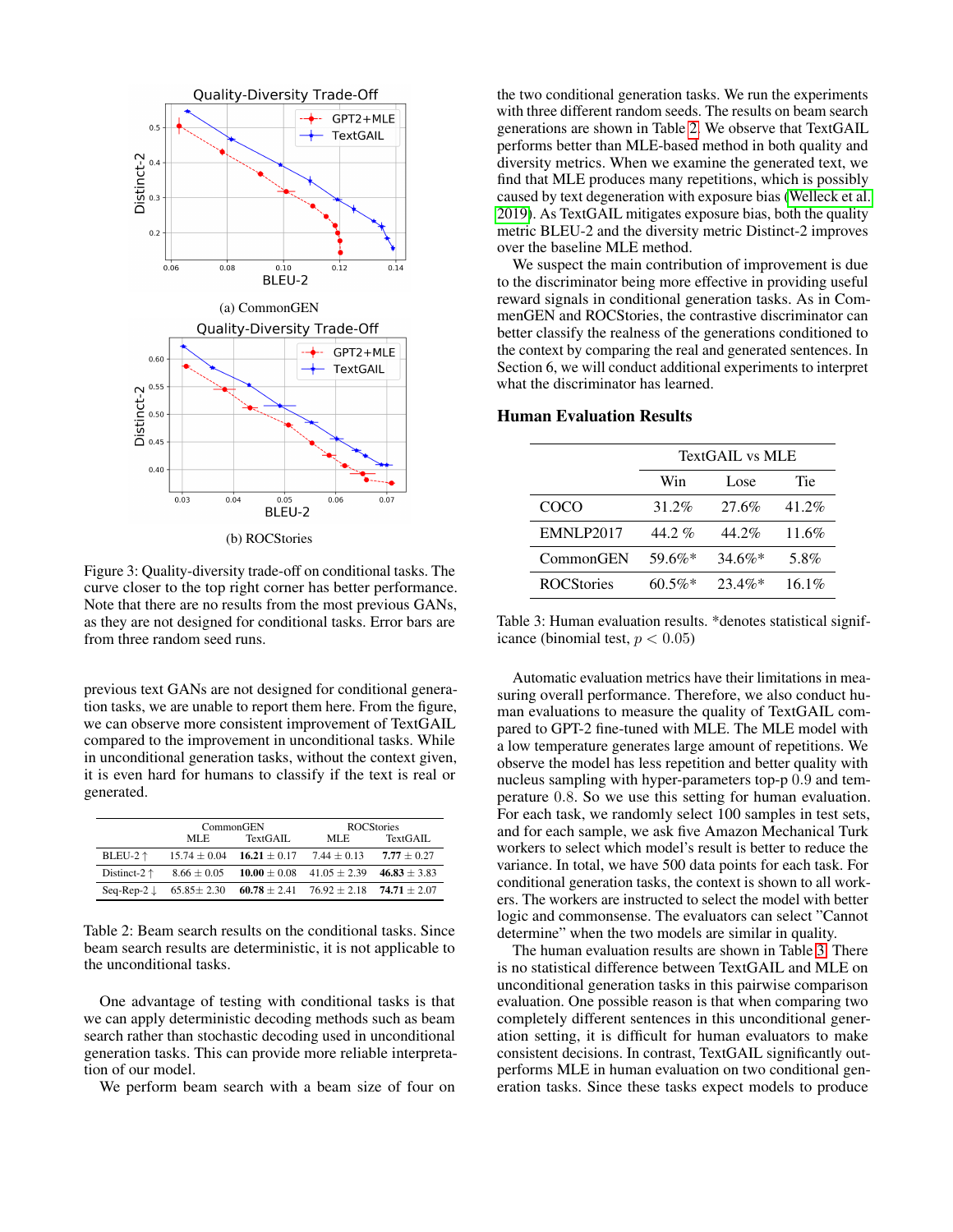<span id="page-5-0"></span>

| <b>CommonGEN</b>     | Example 1                                                                                                                                                                                                                    | Example 2                                                                                                                                                                                                    |
|----------------------|------------------------------------------------------------------------------------------------------------------------------------------------------------------------------------------------------------------------------|--------------------------------------------------------------------------------------------------------------------------------------------------------------------------------------------------------------|
| Context:             | field look stand                                                                                                                                                                                                             | ocean surf surfer                                                                                                                                                                                            |
| <b>Ground Truth:</b> | I stood and looked across the field, peacefully.                                                                                                                                                                             | A surfer surfing in the ocean.                                                                                                                                                                               |
| MLE:                 | (1) looks at the ground at the end of the driveway<br>(2) looks at the wall and the wall stands<br>(3) i stand on a bench in front of the field with a smile on<br>my lips                                                   | (1) surfer and surfers walk the beach at the coast<br>$(2)$ surfer in the surf on the coast<br>(3) surfer in the ocean.                                                                                      |
| TextGAIL:            | (1) field looks like a soccer field with a few soccer players<br>standing<br>(2) a man stands in the middle of the field looking at the<br>scoreboard<br>(3) a small group of people stand in the field looking at a<br>city | (1) the surfers wave their surfboards on the beach<br>(2) Two surfers are surfing in the ocean and one is<br>looking to the horizon.<br>(3) a surf diver watches as a group of dolphins<br>swim in the ocean |

Table 4: Examples of MLE and TextGAIL on CommonGEN. TextGAIL follow the instruction by using the three given three words in the generations. The results are longer and more diverse than MLE.

<span id="page-5-1"></span>

| <b>ROCStories</b>    | Example 1                                                                                                                                                                                                                          | Example 2                                                                                                                                                                                                                           |
|----------------------|------------------------------------------------------------------------------------------------------------------------------------------------------------------------------------------------------------------------------------|-------------------------------------------------------------------------------------------------------------------------------------------------------------------------------------------------------------------------------------|
| Context:             | I wanted to buy a video game console. I asked my parents,<br>and they came up with an idea. They said if I did my<br>chores, I would be given money to save. I did my chores<br>without being asked every week for a whole summer. | Ben went to the DMV to get his License. The<br>instructor gave Ben a passing grade at the end.<br>Excited, Ben calls up his father to tell him the<br>good news. Ben father never picked up, he died in<br>a car accident that day. |
| <b>Ground Truth:</b> | My parents gave me enough money to buy the console.                                                                                                                                                                                | Ben was devastated.                                                                                                                                                                                                                 |
| MLE:                 | (1) Now I have the video game console I asked for.<br>(2) It was an awesome idea.<br>(3) The next week, I had to buy a new gaming console!                                                                                         | (1) Ben was happy to learn his lessons about being<br>smart.<br>(2) Ben's father is now very sad, and he has a job<br>to do.<br>(3) Ben was happy that his dad was alive.                                                           |
| TextGAIL:            | (1) I bought a PlayStation 4 to play with my parents.<br>(2) I was so happy when my parents gave me a Wii U.<br>(3) When I got my console, I played my favorite video<br>games.                                                    | (1) Ben regrets going to the DMV.<br>(2) Ben mourns the loss of his father but also the<br>passing of a great man.<br>(3) It seems like too much to bear.                                                                           |

Table 5: Examples of MLE and TextGAIL on ROCStories. TextGAIL generates better and more reasonable story endings. Also, note that named entities such as "PlayStation 4" and "Wii U" have never appeared in the training set.

similar content with respect to the ground truth. It is easier for human to select the output with better quality. The results are in agreement with automatic evaluation results. In the Case Study, we will further analyze the examples .

### Case Study

We further analyze the generated outputs from the two conditional generation tasks. We show some examples in Table [4](#page-5-0) and Table [5.](#page-5-1)

CommonGEN In the CommonGEN examples, the good target sentences should use the given three words as much as possible. We can observe that MLE's outputs do not seem to follow that instruction, while TextGAIL is behaving better. This difference suggests that TextGAIL's discriminator might have learned to guide the generator to follow the implied instruction. Also, we can observe that the MLE's outputs have more repetitions and are less diverse than MLE's outputs. This is also partially reflected in the automatic evaluation metrics. These examples also correlates with our intuition that eliminating exposure bias alleviates dull and repetitive outputs [\(Welleck et al. 2019\)](#page-8-2).

ROCStories For ROCStories, the good story endings should be as reasonable and interesting as possible. We can observe similar patterns in this task. MLE's generations lack of details and are universal, as the Example 1 MLE (2) appears more than once in other story contexts. We further find that TextGAIL can generate new named entities such as "PlayStation 4" and "Wii U", which never appeared in the training set. We speculate it might have appeared in GPT-2's pre-trained corpus. This task also provides the evidence that eliminating exposure bias improves generalization of unseen data. Moreover, from Example 2, we observe that TextGAIL seems to generate more reasonable and logical endings than MLE. We suspect that TextGAIL's discriminator has used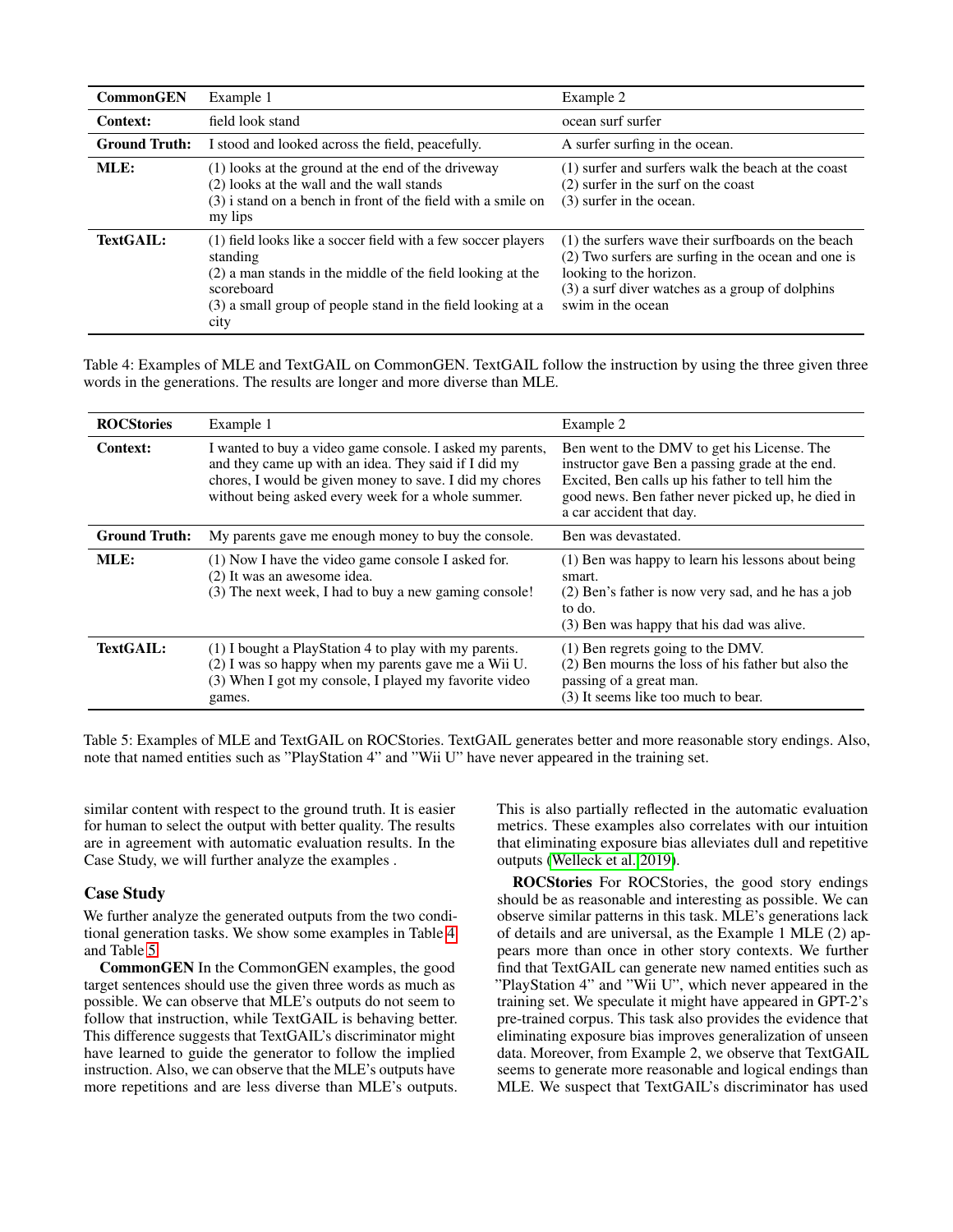some latent information to distinguish between the real and generated samples. In Section 6, we specifically analyze what the discriminator has learned to provide useful rewards to the generator.

### Ablation Studies

<span id="page-6-1"></span>

|                               | Perplexity $\downarrow$ | BLEU-2 $\uparrow$ | Distinct-2 $\uparrow$ |
|-------------------------------|-------------------------|-------------------|-----------------------|
| $SeqGAN + Pre-train*$         | 140.42                  | n/a               | n/a                   |
| TextGAIL                      | 14.85                   | 16.23             | 9.50                  |
| $w$ / $\alpha$ PPO*           | 111.08                  | n/a               | n/a                   |
| w/o mix human demo            | 132.63                  | n/a               | n/a                   |
| w/o Contrastive Discriminator | 17 26                   | 13.72             | 8.40                  |
| $w/o$ D pre-train             | 16 94                   | 15 14             | 9 1 4                 |

Table 6: Ablation studies results on CommenGEN. "w/o D pre-train" means randomly initialized discriminator. \* indicates that the model diverges during the training.

Each component's contribution in TextGAIL's performance is shown on the CommonGEN task with an ablation study in Table [6.](#page-6-1) We use beam search with beam size four as the inference method.

Some previous text GANs involve architecture changes such as LeakGAN [\(Guo et al. 2018\)](#page-7-11) and RelGAN [\(Nie, Nar](#page-7-13)[odytska, and Patel 2019\)](#page-7-13), it is hard to directly apply them on the Transformer-based [\(Vaswani et al. 2017\)](#page-8-8) models. Also, most of them are not designed for conditional generation tasks. Therefore, we only test incorporating pre-trained language models for SeqGAN. The model fails to converge. It is probably due to the large number of parameters that needs update and the high variance in gradients. This suggests that the optimization techniques of PPO and mixed human demonstrations are crucial for stably training the text GANs.

We test replacing the contrastive discriminator with a normal discriminator that classifies a singe input with sigmoid. The BLEU-2 and Distinct-2 scores decreases significantly. We suspect that when the discriminator can only see one single input without comparing against the real example, it would be harmful for conditional generation tasks, as even if the generator outputs a sentence better than the ground truth, the generator cannot receive the accurate reward signal.

Moreover, we experiment the discriminator without any pre-training. The performance drops as expected. This suggests the importance of pre-training for TextGAIL to improve over the MLE method. In Section 6, we further explore what the discriminator has learned during adversarial learning.

### What Has the Discriminator Learned

We analyze the reward signal of the learned discriminator in TextGAIL, which is supposed to distinguish the real samples from the generated samples. We apply the learned discriminator in TextGAIL on a story ending classification task, Story Cloze Test, to identify story endings with the correct commonsense given the story prompt [\(Mostafazadeh et al. 2016\)](#page-7-18). This task uses a different dataset from ROCStories but is in the similar domain. We report the Story Cloze Test results in Table [7.](#page-6-2)

<span id="page-6-2"></span>

| Models                                 |               | Supervised? Accuracy(%)        |
|----------------------------------------|---------------|--------------------------------|
| RoBERTa w/ extra data                  |               | $92.8 + 0.28$                  |
| $GPT-2 + MLE$                          | $\times$      | $69.6 + 0.35$                  |
| TextGAIL D<br>TextGAIL D w/o pre-train | $\times$<br>× | $79.1 + 0.76$<br>$51.2 + 0.85$ |

Table 7: Story Cloze Test results. "D" means the discriminator. TextGAIL's learned discriminator can classify the story ending with the correct commonsense.

TextGAIL's discriminator achieves 79.1% accuracy. This suggests the learned discriminator provides meaningful rewards to the generator in the training process. We compare our learned discriminator against a RoBERTa classifier finetuned on the Story Cloze Test's training data to explore if adding more supervision affects the performance. We find that the fine-tuned RoBERTa classifier achieves the best accuracy (92.8%). Clearly, direct supervision improves the performance, but our zero-shot TextGAIL discriminator is not too far from the supervised model's performance.

Inspired by [Trinh and Le](#page-8-9) [\(2018\)](#page-8-9), we also construct another baseline, the GPT-2 fine-tuned on ROCStories data with MLE (not Story Cloze Test), which also does not require extra supervision. The model selects the ending with a higher joint language model probability. It reaches 69.6% accuracy, which is significantly worse than TextGAIL discriminator (79.1%). This result, in another way, suggests TextGAIL has better reward guidance than the MLE language model.

We also compare TextGAIL's Discriminator against the model without pre-training (from ablation study) to see how much pre-training contributes to the performance. The accuracy drops from  $79.1\%$  to  $51.2\%$ . This finding suggests that TextGAIL's discriminator is relying on the information obtained from pre-training to select the correct story ending.

#### Conclusion

We propose a generative adversarial imitation learning framework for text generation - TextGAIL, which leverages the large pre-trained language models. We extend the exploration of adversarial training on text generation by incorporating large scale pre-trained models. We use a contrastive discriminator and proximal policy optimization to improve the stability of the generator's training. We incorporate a large-scale pre-trained language model, GPT2 in our framework as the generator. We also use a pre-trained RoBERTa model to initialize the discriminator to provide reliable rewards to the imitation learning framework. Experiment shows that TextGAIL can generate not only more diverse but more accurate and reasonable outputs, and the discriminator can provide meaningful reward signals in various unconditional and conditional text generation tasks.

#### References

<span id="page-6-0"></span>Adiwardana, D.; Luong, M.; So, D. R.; Hall, J.; Fiedel, N.; Thoppilan, R.; Yang, Z.; Kulshreshtha, A.; Nemade, G.; Lu, Y.; and Le, Q. V. 2020. Towards a Human-like Open-Domain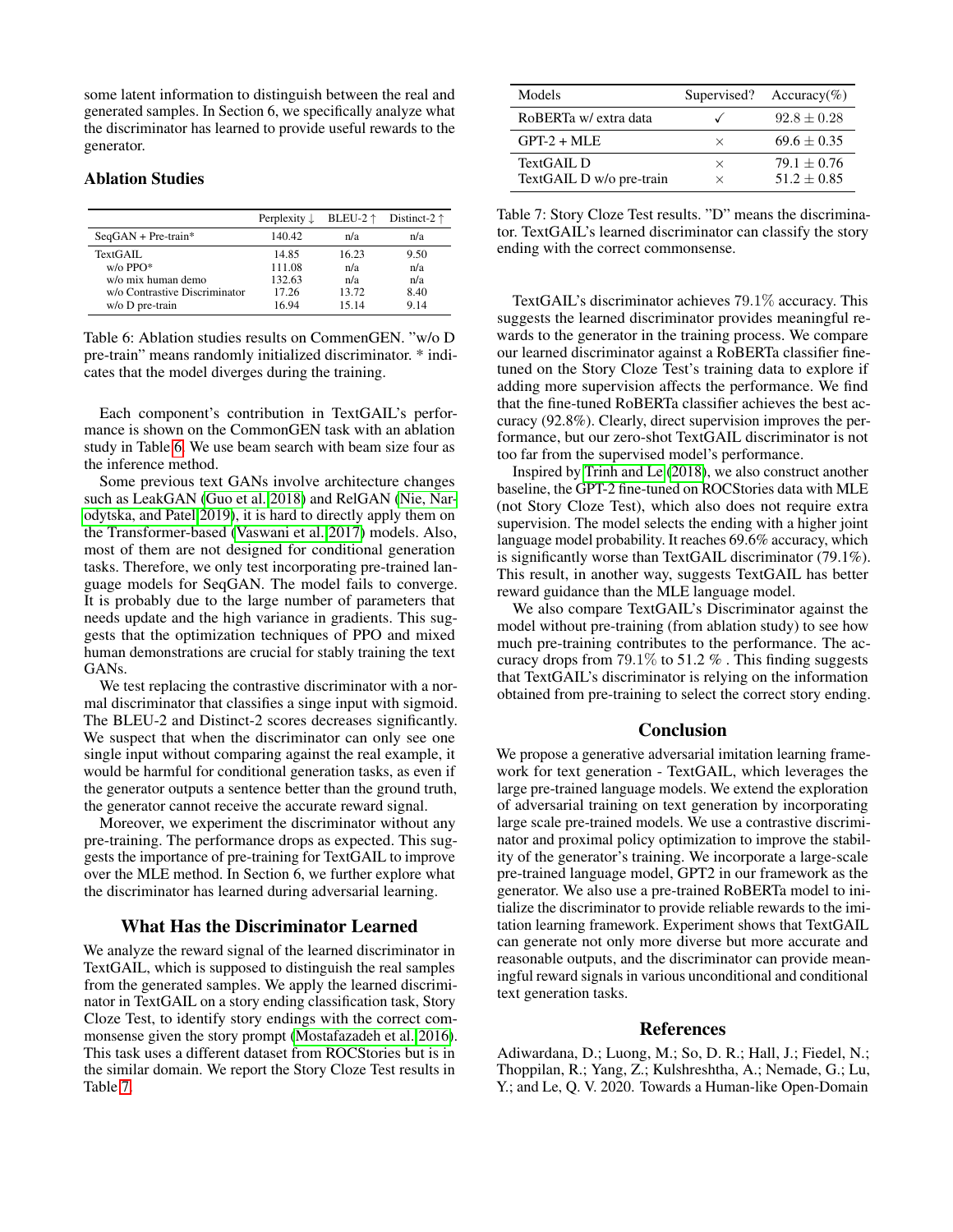Chatbot. *CoRR* abs/2001.09977. URL [https://arxiv.org/abs/](https://arxiv.org/abs/2001.09977) [2001.09977.](https://arxiv.org/abs/2001.09977)

<span id="page-7-1"></span>Bengio, Y.; Ducharme, R.; and Vincent, P. 2000. A Neural Probabilistic Language Model. In *Advances in Neural Information Processing Systems 13, Papers from Neural Information Processing Systems (NIPS) 2000, Denver, CO, USA*, 932–938. URL [http://papers.nips.cc/paper/1839-a-neural](http://papers.nips.cc/paper/1839-a-neural-probabilistic-language-model)[probabilistic-language-model.](http://papers.nips.cc/paper/1839-a-neural-probabilistic-language-model)

<span id="page-7-0"></span>Caccia, M.; Caccia, L.; Fedus, W.; Larochelle, H.; Pineau, J.; and Charlin, L. 2020. Language GANs Falling Short. In *International Conference on Learning Representations*. URL [https://openreview.net/forum?id=BJgza6VtPB.](https://openreview.net/forum?id=BJgza6VtPB)

<span id="page-7-10"></span>Che, T.; Li, Y.; Zhang, R.; Hjelm, R. D.; Li, W.; Song, Y.; and Bengio, Y. 2017. Maximum-Likelihood Augmented Discrete Generative Adversarial Networks. *CoRR* abs/1702.07983. URL [http://arxiv.org/abs/1702.07983.](http://arxiv.org/abs/1702.07983)

<span id="page-7-7"></span>Goodfellow, I. J.; Pouget-Abadie, J.; Mirza, M.; Xu, B.; Warde-Farley, D.; Ozair, S.; Courville, A. C.; and Bengio, Y. 2014. Generative Adversarial Networks. *CoRR* abs/1406.2661. URL [http://arxiv.org/abs/1406.2661.](http://arxiv.org/abs/1406.2661)

<span id="page-7-11"></span>Guo, J.; Lu, S.; Cai, H.; Zhang, W.; Yu, Y.; and Wang, J. 2018. Long Text Generation via Adversarial Training with Leaked Information. In McIlraith, S. A.; and Weinberger, K. Q., eds., *Proceedings of the Thirty-Second AAAI Conference on Artificial Intelligence, (AAAI-18), the 30th innovative Applications of Artificial Intelligence (IAAI-18), and the 8th AAAI Symposium on Educational Advances in Artificial Intelligence (EAAI-18), New Orleans, Louisiana, USA, February 2-7, 2018*, 5141–5148. AAAI Press. URL [https://www.aaai.](https://www.aaai.org/ocs/index.php/AAAI/AAAI18/paper/view/16360) [org/ocs/index.php/AAAI/AAAI18/paper/view/16360.](https://www.aaai.org/ocs/index.php/AAAI/AAAI18/paper/view/16360)

<span id="page-7-5"></span>Ho, J.; and Ermon, S. 2016. Generative Adversarial Imitation Learning. In *Advances in Neural Information Processing Systems 29: Annual Conference on Neural Information Processing Systems 2016, December 5-10, 2016, Barcelona, Spain*, 4565–4573. URL [http://papers.nips.cc/paper/6391](http://papers.nips.cc/paper/6391-generative-adversarial-imitation-learning) [generative-adversarial-imitation-learning.](http://papers.nips.cc/paper/6391-generative-adversarial-imitation-learning)

<span id="page-7-6"></span>Holtzman, A.; Buys, J.; Forbes, M.; and Choi, Y. 2019. The Curious Case of Neural Text Degeneration. *CoRR* abs/1904.09751. URL [http://arxiv.org/abs/1904.09751.](http://arxiv.org/abs/1904.09751)

<span id="page-7-9"></span>Ke, P.; Huang, F.; Huang, M.; and Zhu, X. 2019. ARAML: A Stable Adversarial Training Framework for Text Generation. *CoRR* abs/1908.07195. URL [http://arxiv.org/abs/1908.07195.](http://arxiv.org/abs/1908.07195)

<span id="page-7-19"></span>Li, J.; Galley, M.; Brockett, C.; Gao, J.; and Dolan, B. 2016. A Diversity-Promoting Objective Function for Neural Conversation Models. In Knight, K.; Nenkova, A.; and Rambow, O., eds., *NAACL HLT 2016, The 2016 Conference of the North American Chapter of the Association for Computational Linguistics: Human Language Technologies, San Diego California, USA, June 12-17, 2016*, 110–119. The Association for Computational Linguistics. ISBN 978-1-941643-91-4. URL [https://www.aclweb.org/anthology/N16-1014/.](https://www.aclweb.org/anthology/N16-1014/)

<span id="page-7-17"></span>Lin, B. Y.; Shen, M.; Xing, Y.; Zhou, P.; and Ren, X. 2019. CommonGen: A Constrained Text Generation Dataset<br>Towards Generative Commonsense Reasoning. *CoRR* Towards Generative Commonsense Reasoning. abs/1911.03705. URL [http://arxiv.org/abs/1911.03705.](http://arxiv.org/abs/1911.03705)

<span id="page-7-12"></span>Lin, K.; Li, D.; He, X.; Sun, M.; and Zhang, Z. 2017. Adversarial Ranking for Language Generation. In Guyon, I.; von Luxburg, U.; Bengio, S.; Wallach, H. M.; Fergus, R.; Vishwanathan, S. V. N.; and Garnett, R., eds., *Advances in Neural Information Processing Systems 30: Annual Conference on Neural Information Processing Systems 2017, 4-9 December 2017, Long Beach, CA, USA*, 3155–3165. URL [http://papers.nips.cc/paper/6908-adversarial-ranking](http://papers.nips.cc/paper/6908-adversarial-ranking-for-language-generation)[for-language-generation.](http://papers.nips.cc/paper/6908-adversarial-ranking-for-language-generation)

<span id="page-7-4"></span>Liu, Y.; Ott, M.; Goyal, N.; Du, J.; Joshi, M.; Chen, D.; Levy, O.; Lewis, M.; Zettlemoyer, L.; and Stoyanov, V. 2019. RoBERTa: A Robustly Optimized BERT Pretraining Approach. *CoRR* abs/1907.11692. URL [http://arxiv.org/abs/](http://arxiv.org/abs/1907.11692) [1907.11692.](http://arxiv.org/abs/1907.11692)

<span id="page-7-18"></span>Mostafazadeh, N.; Chambers, N.; He, X.; Parikh, D.; Batra, D.; Vanderwende, L.; Kohli, P.; and Allen, J. F. 2016. A Corpus and Evaluation Framework for Deeper Understanding of Commonsense Stories. *CoRR* abs/1604.01696. URL [http://arxiv.org/abs/1604.01696.](http://arxiv.org/abs/1604.01696)

<span id="page-7-13"></span>Nie, W.; Narodytska, N.; and Patel, A. 2019. RelGAN: Relational Generative Adversarial Networks for Text Generation. In *7th International Conference on Learning Representations, ICLR 2019, New Orleans, LA, USA, May 6-9, 2019*. OpenReview.net. URL [https://openreview.net/forum?](https://openreview.net/forum?id=rJedV3R5tm) [id=rJedV3R5tm.](https://openreview.net/forum?id=rJedV3R5tm)

<span id="page-7-14"></span>Paine, T. L.; Gülçehre, Ç.; Shahriari, B.; Denil, M.; Hoffman, M. D.; Soyer, H.; Tanburn, R.; Kapturowski, S.; Rabinowitz, N. C.; Williams, D.; Barth-Maron, G.; Wang, Z.; de Freitas, N.; and Team, W. 2019. Making Efficient Use of Demonstrations to Solve Hard Exploration Problems. *CoRR* abs/1909.01387. URL [http://arxiv.org/abs/1909.01387.](http://arxiv.org/abs/1909.01387)

<span id="page-7-2"></span>Radford, A.; and Sutskever, I. 2018. Improving Language Understanding by Generative Pre-Training.

<span id="page-7-3"></span>Radford, A.; Wu, J.; Child, R.; Luan, D.; Amodei, D.; and Sutskever, I. 2019. Language Models are Unsupervised Multitask Learners .

<span id="page-7-8"></span>Ranzato, M.; Chopra, S.; Auli, M.; and Zaremba, W. 2016. Sequence Level Training with Recurrent Neural Networks. In Bengio, Y.; and LeCun, Y., eds., *4th International Conference on Learning Representations, ICLR 2016, San Juan, Puerto Rico, May 2-4, 2016, Conference Track Proceedings*. URL [http://arxiv.org/abs/1511.06732.](http://arxiv.org/abs/1511.06732)

<span id="page-7-15"></span>Reddy, S.; Dragan, A. D.; and Levine, S. 2020. SQIL: Imitation Learning via Reinforcement Learning with Sparse Rewards. In *8th International Conference on Learning Representations, ICLR 2020, Addis Ababa, Ethiopia, April 26-30, 2020*. OpenReview.net. URL [https://openreview.net/forum?](https://openreview.net/forum?id=S1xKd24twB) [id=S1xKd24twB.](https://openreview.net/forum?id=S1xKd24twB)

<span id="page-7-16"></span>Schulman, J.; Levine, S.; Abbeel, P.; Jordan, M. I.; and Moritz, P. 2015. Trust Region Policy Optimization. In Bach, F. R.; and Blei, D. M., eds., *Proceedings of the 32nd International Conference on Machine Learning, ICML 2015, Lille, France, 6-11 July 2015*, volume 37 of *JMLR Workshop and Conference Proceedings*, 1889–1897. JMLR.org. URL [http://proceedings.mlr.press/v37/schulman15.html.](http://proceedings.mlr.press/v37/schulman15.html)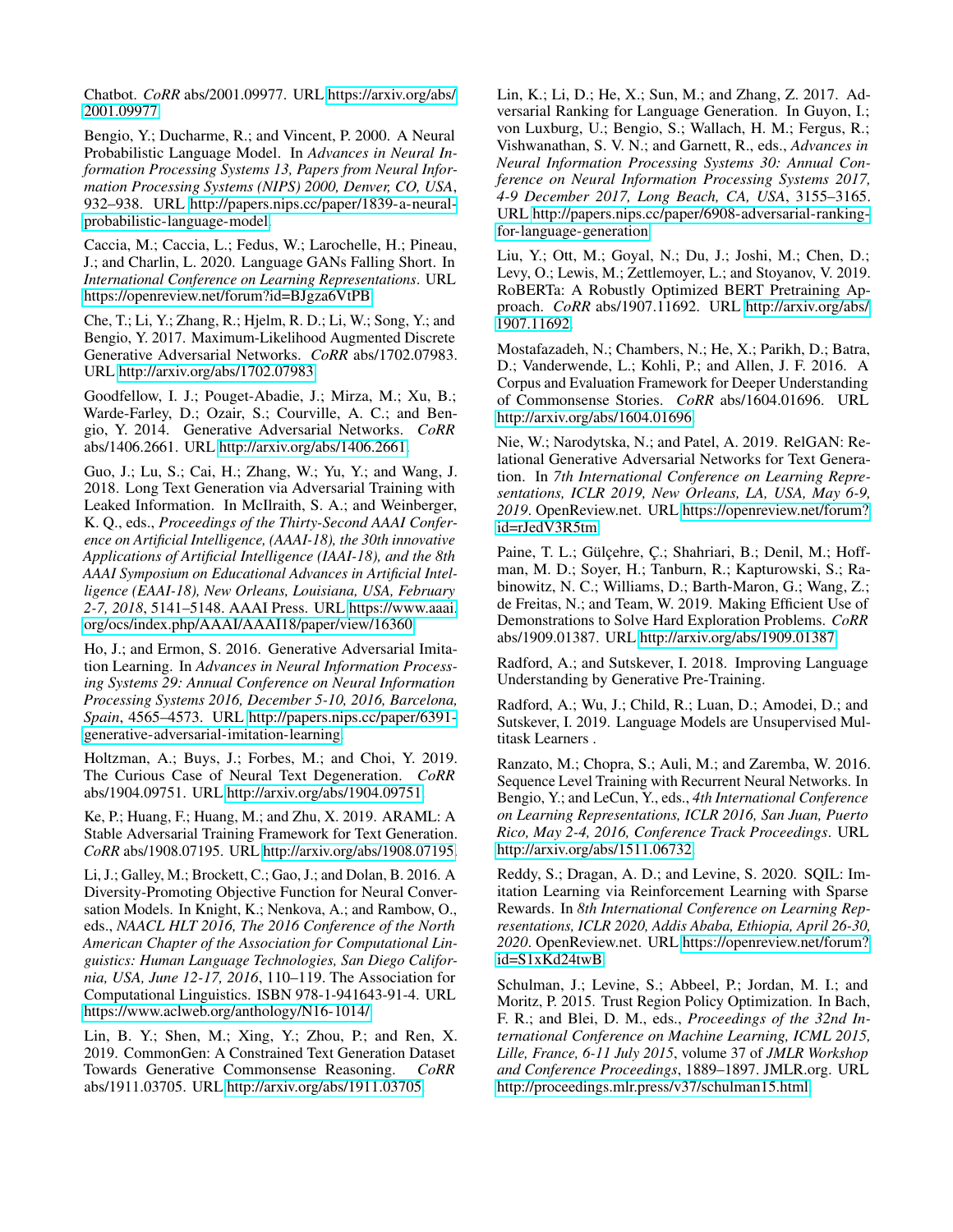<span id="page-8-4"></span>Schulman, J.; Wolski, F.; Dhariwal, P.; Radford, A.; and Klimov, O. 2017. Proximal Policy Optimization Algorithms. *CoRR* abs/1707.06347. URL [http://arxiv.org/abs/1707.06347.](http://arxiv.org/abs/1707.06347)

<span id="page-8-1"></span>Semeniuta, S.; Severyn, A.; and Gelly, S. 2018. On Accurate Evaluation of GANs for Language Generation. *CoRR* abs/1806.04936. URL [http://arxiv.org/abs/1806.04936.](http://arxiv.org/abs/1806.04936)

<span id="page-8-0"></span>Tevet, G.; Habib, G.; Shwartz, V.; and Berant, J. 2019. Evaluating Text GANs as Language Models. In *Proceedings of the 2019 Conference of the North American Chapter of the Association for Computational Linguistics: Human Language Technologies, NAACL-HLT 2019, Minneapolis, MN, USA, June 2-7, 2019, Volume 1 (Long and Short Papers)*, 2241– 2247. URL [https://www.aclweb.org/anthology/N19-1233/.](https://www.aclweb.org/anthology/N19-1233/)

<span id="page-8-9"></span>Trinh, T. H.; and Le, Q. V. 2018. A Simple Method for Commonsense Reasoning. *CoRR* abs/1806.02847. URL [http://arxiv.org/abs/1806.02847.](http://arxiv.org/abs/1806.02847)

<span id="page-8-8"></span>Vaswani, A.; Shazeer, N.; Parmar, N.; Uszkoreit, J.; Jones, L.; Gomez, A. N.; Kaiser, L.; and Polosukhin, I. 2017. Attention is All you Need. In Guyon, I.; von Luxburg, U.; Bengio, S.; Wallach, H. M.; Fergus, R.; Vishwanathan, S. V. N.; and Garnett, R., eds., *Advances in Neural Information Processing Systems 30: Annual Conference on Neural Information Processing Systems 2017, 4-9 December 2017, Long Beach, CA, USA*, 5998–6008. URL [http://papers.nips.cc/paper/7181](http://papers.nips.cc/paper/7181-attention-is-all-you-need) [attention-is-all-you-need.](http://papers.nips.cc/paper/7181-attention-is-all-you-need)

<span id="page-8-2"></span>Welleck, S.; Kulikov, I.; Roller, S.; Dinan, E.; Cho, K.; and Weston, J. 2019. Neural Text Generation with Unlikelihood Training. *CoRR* abs/1908.04319. URL [http://arxiv.org/abs/](http://arxiv.org/abs/1908.04319) [1908.04319.](http://arxiv.org/abs/1908.04319)

<span id="page-8-6"></span>Williams, R. J. 1992. Simple Statistical Gradient-Following Algorithms for Connectionist Reinforcement Learning. *Machine Learning* 8: 229–256. doi:10.1007/BF00992696. URL [https://doi.org/10.1007/BF00992696.](https://doi.org/10.1007/BF00992696)

<span id="page-8-3"></span>Wiseman, S.; and Rush, A. M. 2016. Sequence-to-Sequence Learning as Beam-Search Optimization. In *Proceedings of the 2016 Conference on Empirical Methods in Natural Language Processing, EMNLP 2016, Austin, Texas, USA, November 1-4, 2016*, 1296–1306. URL [https://www.aclweb.](https://www.aclweb.org/anthology/D16-1137/) [org/anthology/D16-1137/.](https://www.aclweb.org/anthology/D16-1137/)

<span id="page-8-5"></span>Yu, L.; Zhang, W.; Wang, J.; and Yu, Y. 2017. SeqGAN: Sequence Generative Adversarial Nets with Policy Gradient. In *Proceedings of the Thirty-First AAAI Conference on Artificial Intelligence, February 4-9, 2017, San Francisco, California, USA*, 2852–2858. URL [http://aaai.org/ocs/index.php/AAAI/](http://aaai.org/ocs/index.php/AAAI/AAAI17/paper/view/14344) [AAAI17/paper/view/14344.](http://aaai.org/ocs/index.php/AAAI/AAAI17/paper/view/14344)

<span id="page-8-7"></span>Zhou, W.; Ge, T.; Xu, K.; Wei, F.; and Zhou, M. 2020. Self-Adversarial Learning with Comparative Discrimination for Text Generation. In *International Conference on Learning Representations*. URL [https://openreview.net/forum?id=](https://openreview.net/forum?id=B1l8L6EtDS) [B1l8L6EtDS.](https://openreview.net/forum?id=B1l8L6EtDS)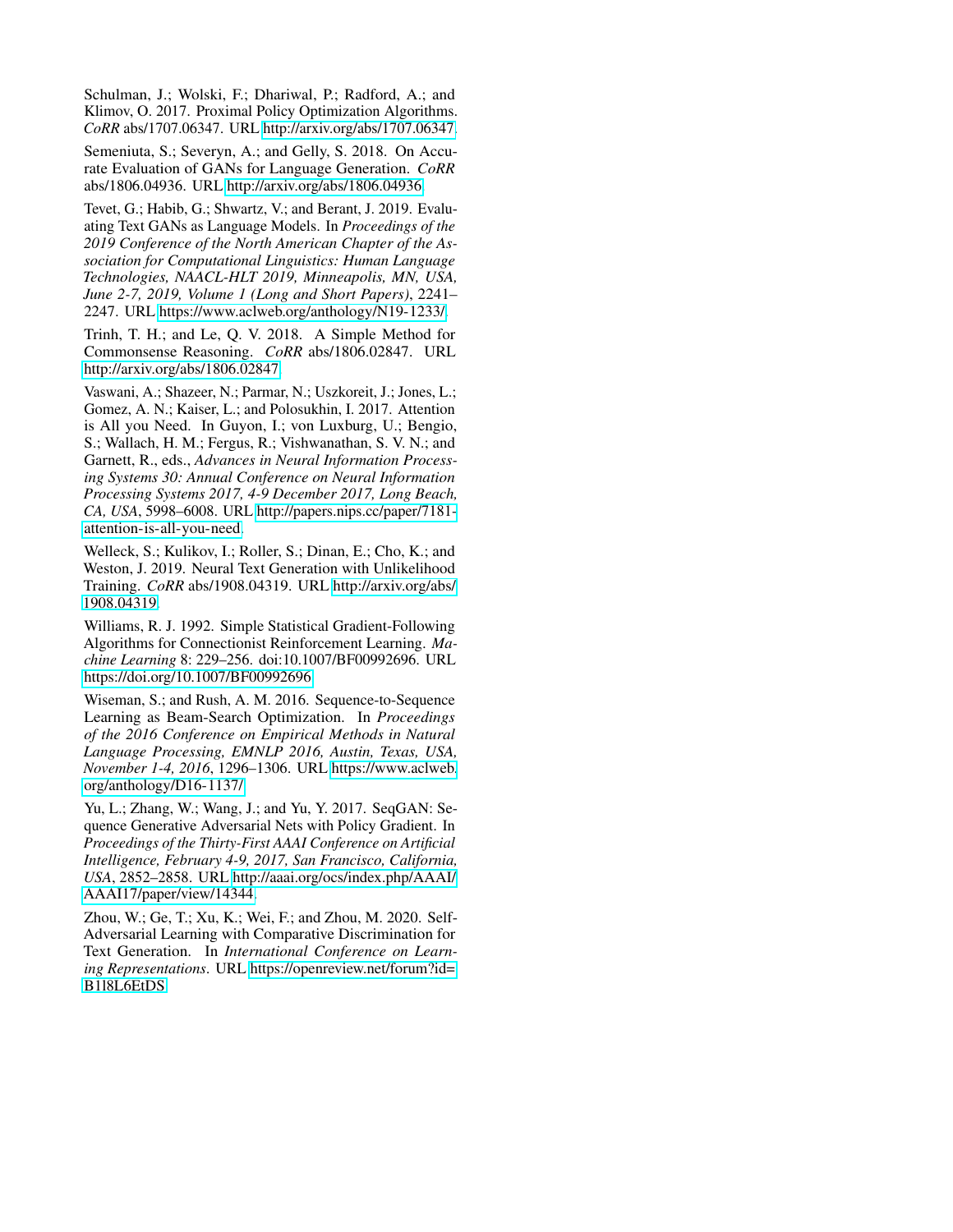# Appendix

### Perception Score

Traditional n-gram matching metrics such as BLEU and ROUGE are not sufficient to evaluate open-ended text generation tasks. More and more studies rely on using human evaluators to determine the final quality of generated text. However, fully using human evaluation instead of automatic evaluation is expensive and inconvenient in practice.

We introduce *Perception score*, which is a simple automatic evaluation metric for text generation built on the top of fake text detector. We report the accuracy of detecting fake text as the Perception score. The assumption of this approach is that the pretrained language models such as BERT have acquired plenty of prior knowledge during pretraining. We can use them to detect not only the statistical difference, but also the semantic errors of the generated text. If it has low accuracy in detecting generated text, it means that the real and generated text have very similar distribution. Also, to reduce variance, we only train the discriminator with one epoch on a fixed dataset, where the generated samples are acquired from greedy sampling for deterministic outputs.

However, the drawback for this method is that it relies on the researchers themselves to train this fake text detector Its result can be manipulated easily and misleading. It is better to use it as a self-rating rather than a metric for comparison. However, while Perception score is still a preliminary version of the metric and has limitations, we believe it merits further exploration to fill in the blank of text evaluation metrics.

We use a large pretrained language model RoBERTa-base as a classifier to distinguish between the real and generated samples. We train the classifier for one epoch on the validation set, and use greedy sampling to sample outputs from the generator. Then we deploy the classifier to the test set, and report the accuracy as the final score. The resulting score approximately reflects the similarity of the real and generated distributions.

| Models                                    | Perception $\downarrow$              |
|-------------------------------------------|--------------------------------------|
| $GPT-2 + MLE$                             | $0.94 \pm 0.0067$                    |
| TextGAIL<br>w/random init discriminator** | $0.77 \pm 0.0095$<br>$0.95\pm0.0093$ |
| Human                                     | $0.50*$                              |

Table 8: Automatic evaluation results. \*Perception Score for human written endings is theoretically 0.5. \*\*The discriminator is initialized with random weights instead of RoBERTa-base.

### Dataset Details

<span id="page-9-0"></span>We use COCO Image Captions to generate the text part only, which is the same setting as the previous works. EMNLP2017 News is a dataset about news articles. CommonGEN is a dataset in which giving three words, the model use the three words to generate a sentence. ROCStories is a dataset about generate story endings, in which a story prompt is given, and the model needs to generate the corresponding ending. The statistics of each dataset is shown in the following table.

|                         | COC CO   | EMNLP2017 News | CommonGEN | <b>ROCStories</b> |
|-------------------------|----------|----------------|-----------|-------------------|
| Condition generation    | ×        | ×              |           |                   |
| Vocabulary size         | 4,681    | 12,972         | 12.941    | 20,937            |
| Average length          | 11.36    | 27.03          | 10.97     | 10.59             |
| # of Training Samples   | 10,000   | 278,586        | 39,069    | 98,161            |
| # of Validation Samples | $\Omega$ |                | 4.018     | 1.871             |
| # of Test Samples       | 10,000   | 10,000         | 6.042     | 1.871             |

Table 9: Datasets Statistics.

Dataset Examples To better understand what each dataset look like, we show some examples of each dataset. For COCO and EMNLP NEWS, they are unconditional generation tasks. For CommonGEN and ROCStories, they are conditional generation tasks with source text and target text.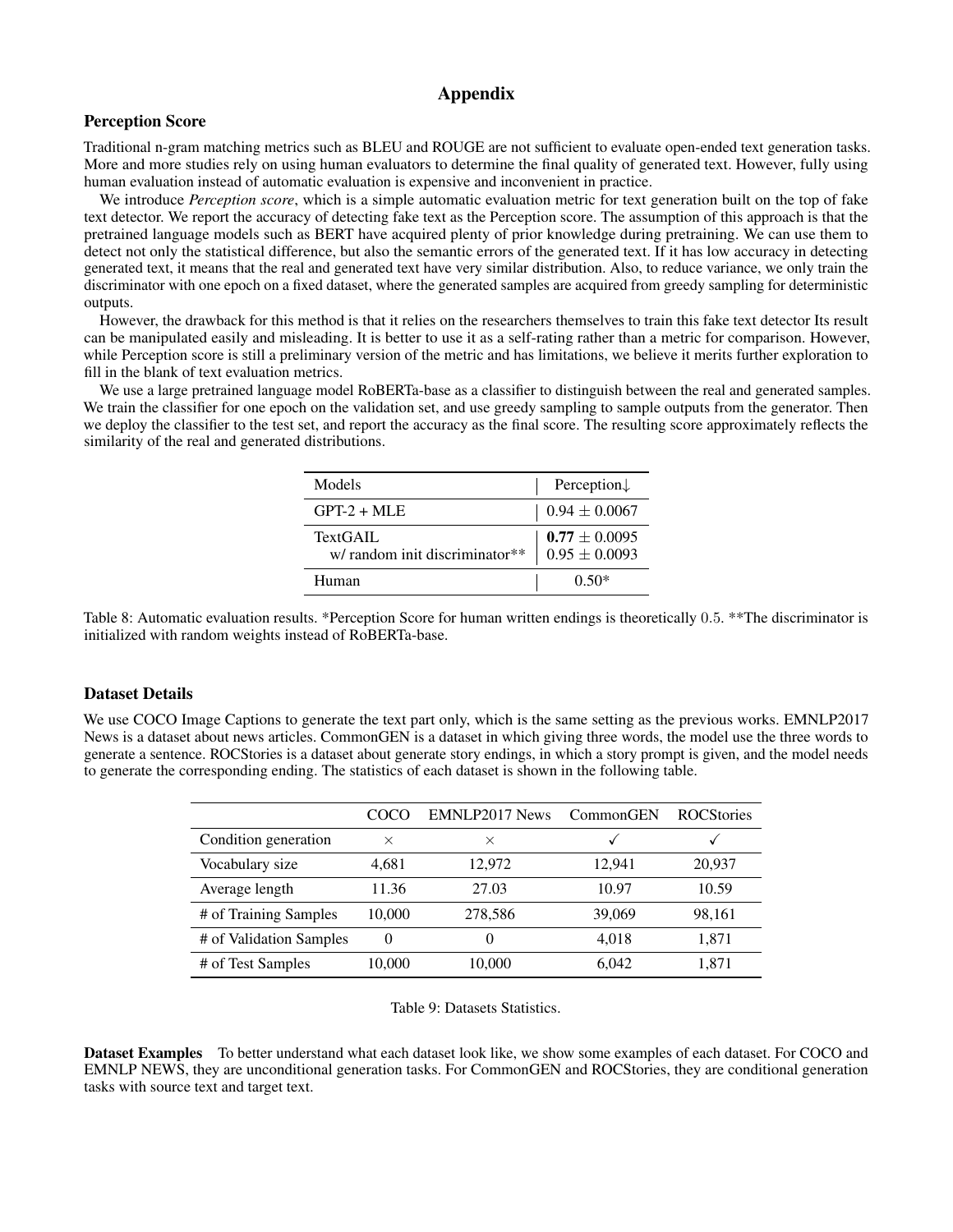#### Text

a man is sitting on a bench next to a bicycle.

a car that seems to be parked illegally behind a legally parked car

a blue boat themed bathroom with a life preserver on the wall

the bike has a clock as a tire.

a bathroom with a toilet, sink, and shower.

a small closed toilet in a cramped space.

a beautiful dessert waiting to be shared by two people

a cute kitten is sitting in a dish on a table.

a crowd of people are waiting to get on a red bus.

an office with desk computer and chair and laptop.

#### Table 10: COCO Dataset Examples

#### Text

However one leading education expert has warned that the group's plans are unlikely to receive the significant investment they would require.

We got to a bus station in the evening, but our connection didn't leave until the following morning.

But I still believe it's a big difference, top 10 for a week or for a year or for multiple years, and getting there is not easy.

I was paid far too little to pick up a dead off of the ground and put it back in the box.

His son, Lincoln O'Barry, said immigration authorities had turned down his father's request to visit Japan using a tourist visa.

The meeting comes as government figures show that UK air strikes have risen from a monthly average of 29 between May and October last year to more than 80 in December.

He died in January but his body had to be frozen until September while she saved up for the funeral.

I can hold my referendum any time up until the end of 2017 and it is much more important to get this right than to rush it.

Costa had gone in hard on Oscar with a tackle and the midfielder responded with an extremely heavy one of his own that caused the pair to square up.

I'm also excited for her to meet our families and friends, and to have a tiny combination of my husband and me.

Table 11: EMNLP2017 NEWS Dataset Examples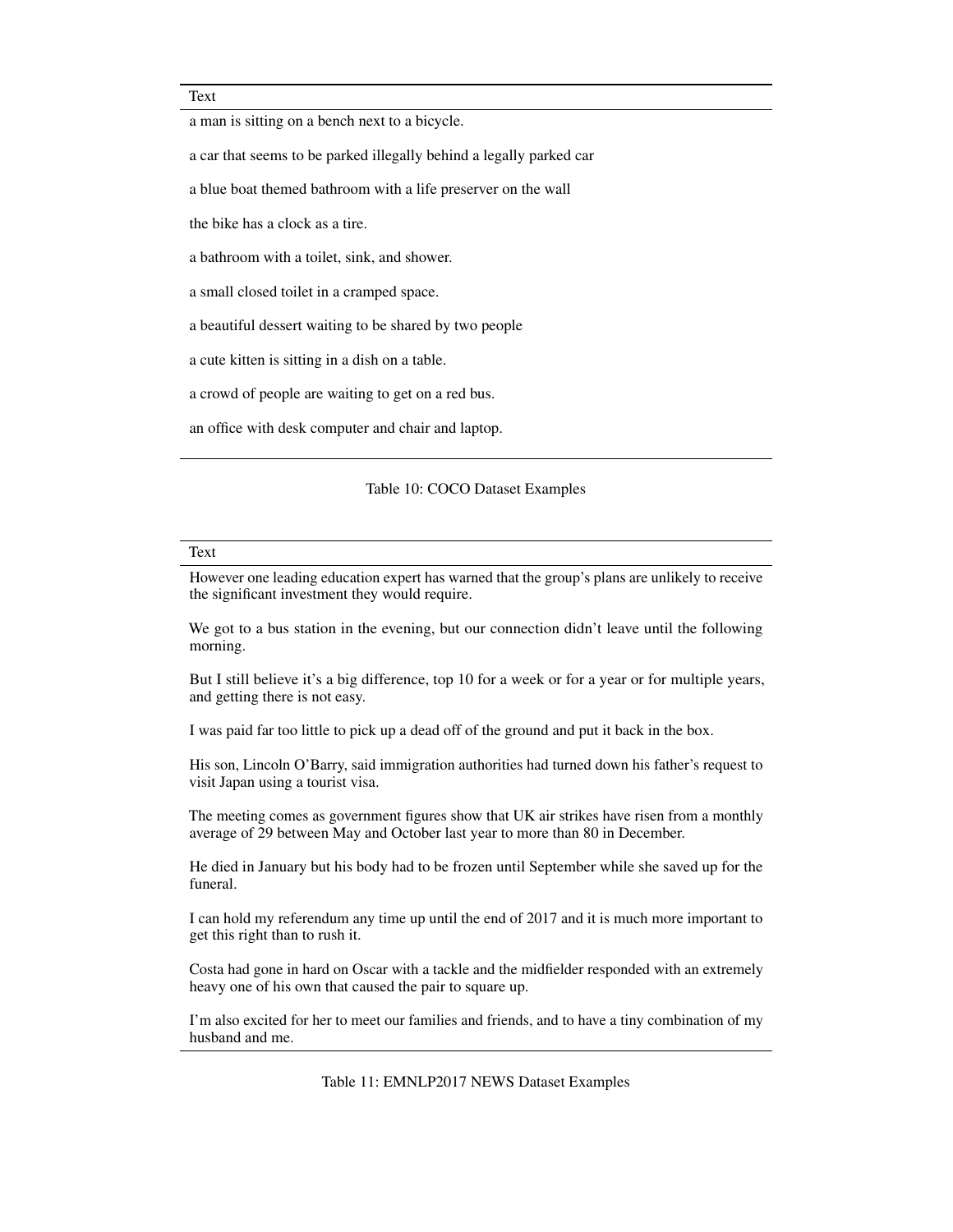| Source                 | Target                                            |
|------------------------|---------------------------------------------------|
| clock square tower     | clock tower on top of the historic market square  |
| chocolate sale stall   | chocolates for sale at a small stall              |
| bank lake summer       | trees on a grassy bank by a lake in summer        |
| cheese pizza sauce     | A plate of pizza with cheese and sauce.           |
| display giraffe museum | A tall giraffe on display at a museum.            |
| cheese salad tomato    | woman pours cheese in a salad of tomatoes and ham |
| giraffes zebra zoo     | Two giraffes and a zebra in an outdoor zoo        |

Table 12: CommonGEN Dataset Examples

| Source                                                                                                                                                                                                                          | Target                                                       |
|---------------------------------------------------------------------------------------------------------------------------------------------------------------------------------------------------------------------------------|--------------------------------------------------------------|
| Lisa makes celebration cakes for a living. She was asked<br>to make a grand five tier wedding cake. She is very excited<br>and a bit nervous about this. She outdoes herself and<br>makes the most beautiful wedding cake ever. | Afterward, Lisa was swamped for<br>cake orders for weddings. |
| My husband loves tv. He watches it too much. Watching<br>ty can cause bad eyesight. my husband had problems with<br>his eyes.                                                                                                   | He should stop watching so much<br>TV.                       |
| I tried going to the park the other day. The weather seemed<br>nice enough for a walk. Within minutes of getting there I<br>started sneezing. My eyes were watery and it was hard to<br>breathe.                                | My allergies were too bad and I had<br>to go back home.      |
| Sara had lost her cat. She was so sad! She put up signs all<br>over the neighborhood. Then a wonderful thing happened.                                                                                                          | Somebody found her cat.                                      |
| Mary liked jumping rope. She would do it all the time. It<br>kept her in good shape. She always had energy.                                                                                                                     | Mary was glad she learned to jump<br>rope.                   |

Table 13: ROCStories Dataset Examples

# Training Details

All experiments run on a 2080Ti with 11GB GPU memory. Most of the experiments can be completed in one day. TextGAIL is about 4 5 times slower in training than the MLE-based model. The primary reason is that Transformer's decoding is currently much slower than the training, which can be computed in parallel. However, there is more and more research focusing on how to speed up the decoding of Transformer, which can alleviate the problem in the future.

Hyper-parameters We show the hyper-parameters used for each task during the training.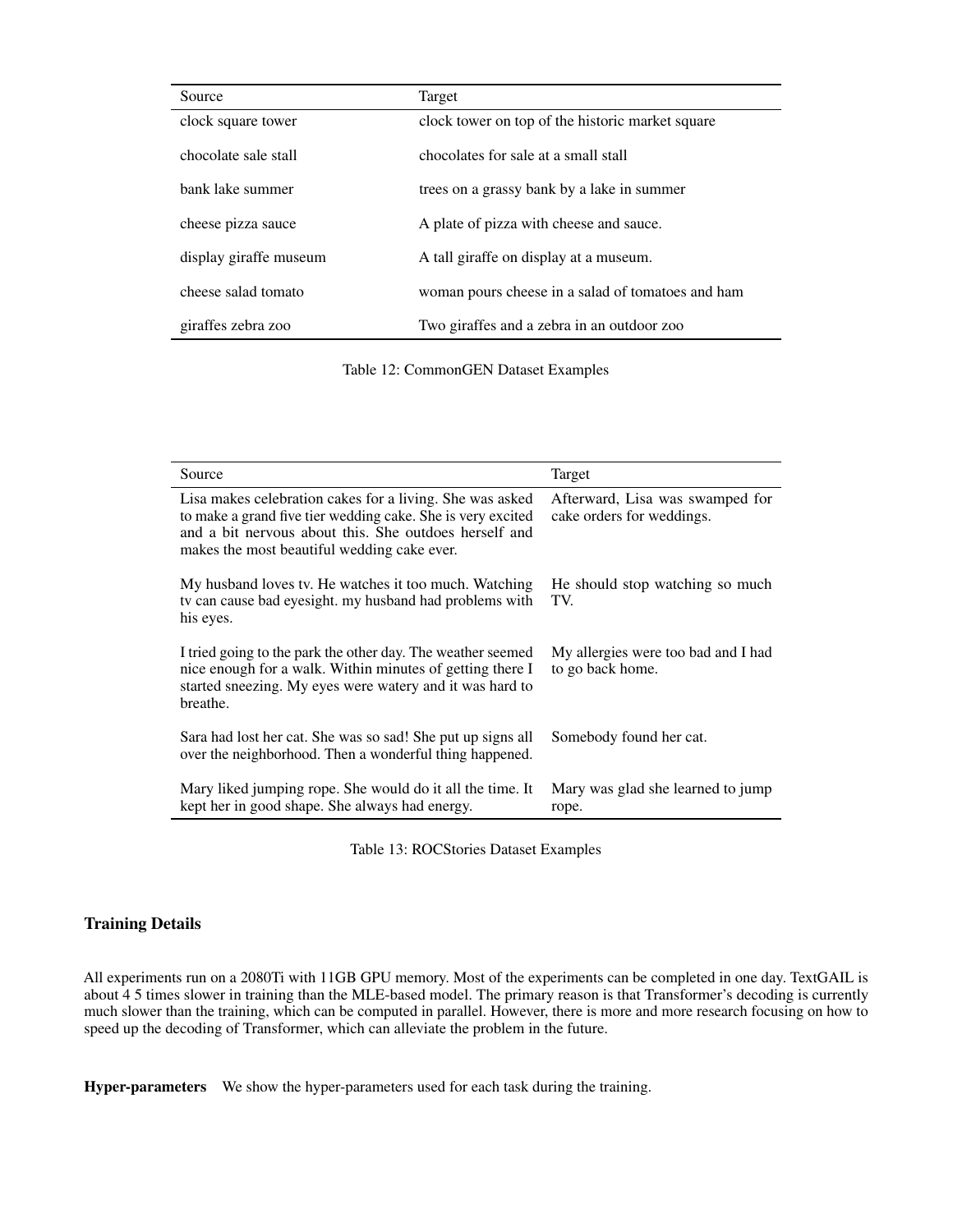|                     |        | EMNLP  | CommonGEN | <b>ROCStories</b> |
|---------------------|--------|--------|-----------|-------------------|
| batch size          | 32     |        | 32        | 16                |
| sample batch size   | 32     |        | 32        | 16                |
| ppo buffer size     | 128    | 128    | 128       | 128               |
| ppo mini batch size | 16     |        | 8         | 8                 |
| ppo epoch           |        |        |           |                   |
| ppo epsilon         | 0.2    | 0.2    | 0.2       | 0.2               |
| mix human ratio     | 0.3    | 0.3    | 0.3       | 0.3               |
| learning rate       | $1e-5$ | $1e-5$ | $1e-5$    | $1e-5$            |
| warm-up steps       | 100    | 200    | 100       | 100               |

Table 14: Hyper-parameters used for training.

The sample batch size is determined by the GPU memory. The ratio between the PPO buffer size and ppo mini batch controls the degree of update in a single step.

## Generated Examples

We have listed some of the TextGAIL's generations here. For more samples, we have provided the generated outputs used for evaluation in the supplementary material.

| Text                                                              |
|-------------------------------------------------------------------|
| a small plane is flying through the air.                          |
| a crowd of people are walking in the street                       |
| a giraffe crossing a lake in the wild                             |
| a group of people standing next to bicycles.                      |
| a small dog in a white shirt standing in front of a shop.         |
| a group of people are sitting on a bench.                         |
| a man riding a motorcycle down the street with a silver helmet    |
| a couple of men sitting on a bench looking at a tv.               |
| a black and white photograph of an airplane parked on the runway. |
| a black and white photo of a person with a motorcycle             |
|                                                                   |

Table 15: COCO Generated Samples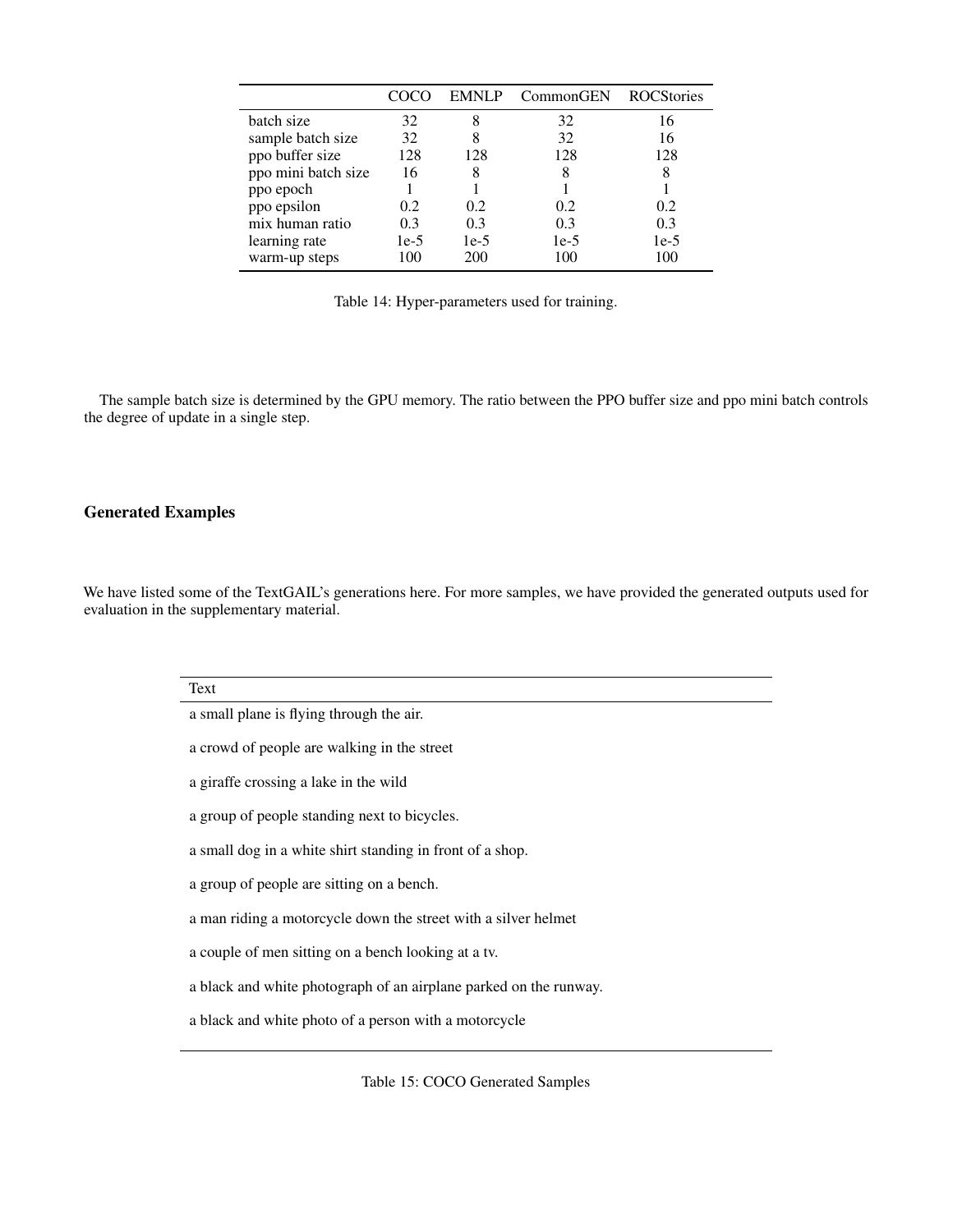Text

The US economy grew at a 4. 1 per cent annual rate in the third quarter, the fastest pace since the third quarter of 2011, according to official data.

For example, the time frame for a person's retirement is so long that they don't even realize it's coming.

In general, women, men and children are less likely to be involved in the care of their doctors and hospitals, or in the building of new hospitals.

What we don't know is how much is actually being paid for the treatment and what percentage of that is actually being paid for the NHS's part.

The report states that about 1, 000 police officers are needed to provide support for those with mental health issues.

It is a joint effort between the various government departments and the EU's ambassador to the UK.

It will be a much bigger, much better experience for both of us to learn that about ourselves and our experience in life as well as what we do for our families.

If there are no suspects, an investigation will be carried out and the government will release the information at the end of March.

I've been trying to do my best for the past couple of months but I'm still not happy with the situation.

"More than two million people have been displaced from the city and about 6, 500 have fled the fighting in Aleppo, according to the UN

| Source                   | Target                                                                     |
|--------------------------|----------------------------------------------------------------------------|
| field look stand         | field looks like a soccer field with a few soccer players<br>standing      |
| dance kid room           | Someone dances down a hallway and then slides down a<br>room full of kids. |
| hair look sit            | A man looks down on a dog sitting on a long chair.                         |
| climb equipment mountain | mountain with equipment climbing a mountain                                |
| costume dancer stage     | a stage dressed dancer in a gown costume                                   |
| arm sit stretch          | a woman is stretched out by the arms of a man in yoga<br>pose.             |
| ball bounce time         | time on the ball bounces back and forth on a white back-<br>ground         |

### Table 16: EMNLP2017 NEWS Generated Samples

Table 17: CommonGEN Generated Samples